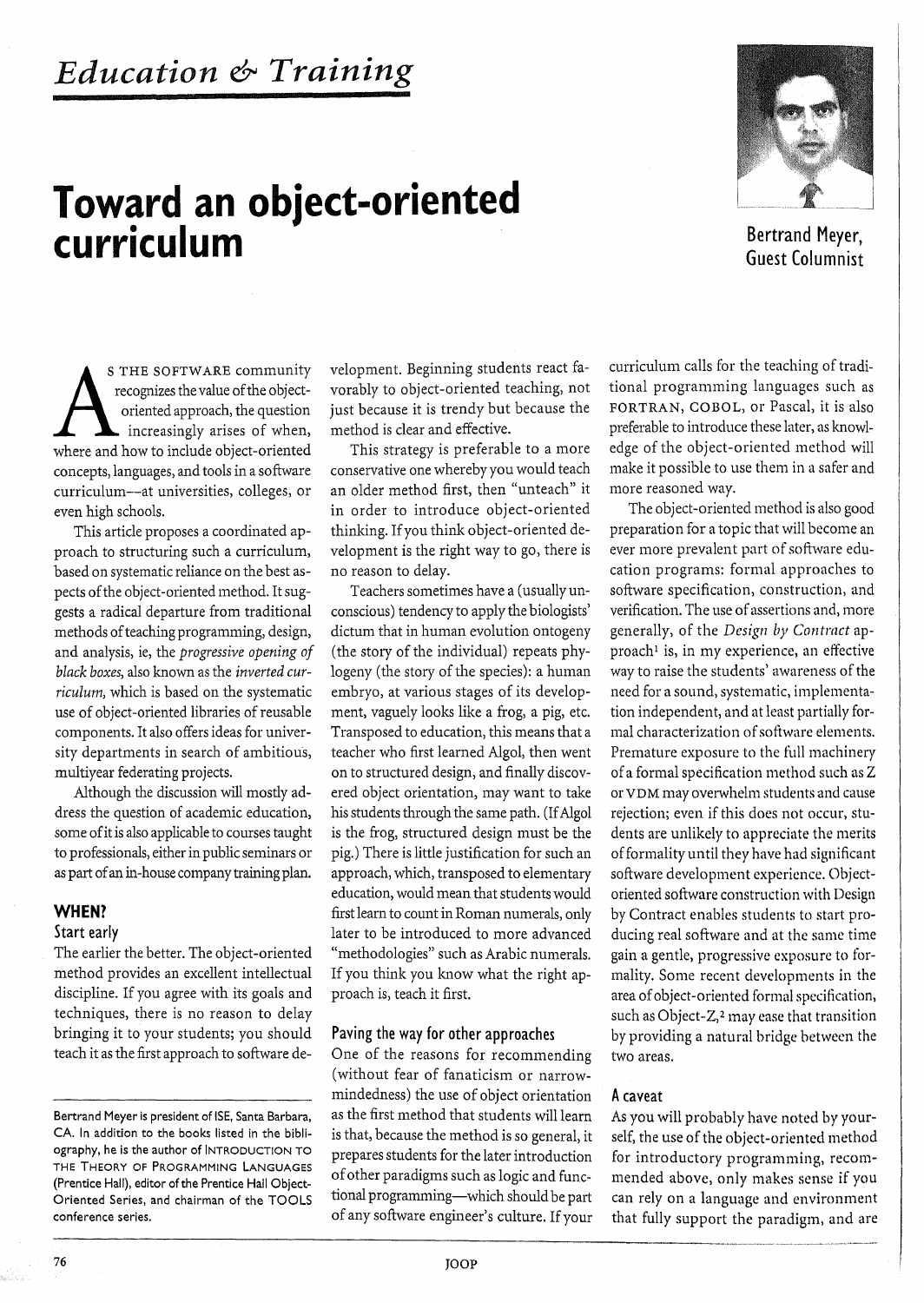not encumbered by remnants from the past. In particular, "hybrid" approaches (based on object-oriented extensions of older languages) are unsuitable for beginning students.

Opening a C++ textbook at almost any page will provide ample evidence of this inadequacy. Here is a short extract from one of the best current  $C_{++}$  books<sup>3</sup> showing some typical code:

```
#defineMakeRPtr (T) 
class RPtr (t) : public RPtr_base { 
        Counted *ptr; 
public: 
\cdotRPr(T) ()
        : RPtr_base()
        { } 
 RPtr(T) (RPtr(T)& r) 
        : RPtr_base(r) 
        { } 
 RPtr(T) (T *tp) 
        : RPtr_base ((Counted *) T)
        { } 
  \tilde{R}Ptr (T) ()
        { } 
 RPtr(T)& operator=(RPtr(T)& r) 
        {\ast}^{\star} ((RPtr_base *) this) = r; }
 RPtr(T)& operator=(T *tp) 
        ({*(RPut\_base *}) this) =(Counted *) tp; } 
 T& operator *()
        { assert(ptr); return *(T^*) ptr); }
 operator T^*({ return (T *) ptr; } 
 int operator!(){ return !ptr; }
```
With this kind of notation, it is impossible to teach the concepts. Most of the time will be spent on notation: trying to explain the use of various special symbols such as {, }, &, \*, -, #, !, and *I;* going through the differences between . and  $\implies$ ; or explaining the mysteries of bizarre constructions such as:

return  $*(T^*)$  ptr);

Just explaining why an array and a pointer have to be treated as the same notion-a central property of C-based languages, the roots of which lie in obscure optimization techniques for hardware architectures of the 1960s-would consume precious time and energy, better used for teaching the concepts of software design. More generally, students would be encouraged, at the very beginning of their training, to reason in terms of low-level mechanisms-addresses, pointers, memory, and signals. They would inevitably spend much of their time, if they eventually produce any compilable program, chasing various damaging bugs. This approach would leave students perplexed and might well result in disaster.

In contrast, an introductory course must focus on the essential concepts and techniques, and present the students with a clear, coherent set of principles. The notation must directly support these principles; in fact, there must be a one-to-one correspondence between the language and the method. The language must help the students, not confuse them.

So even teachers who believe in hybrid approaches should not use such a notation for introductory teaching. If your preference is indeed for hybrids, use a more conservative approach (such as Pascal, the traditional choice of most computer science departments for introductory teaching) for the first courses, and introduce the objectoriented method, with your favorite language and tools, in later courses. The initial notations taught to students must always be simple and consistent.

# **WHERE?**

Beyond introductory courses, the objectoriented method can playa role at many stages of a software curriculum. Let us review the corresponding uses.

# **Terminology**

The organization of higher education differs widely among countries. To avoid any confusion, we must first decide on a reasonably universal terminology to denote the various levels of study. Here is some attempt at common ground:

- High school (US), lycée, Gymnasium; called secondary education below.
- First few years of university or equivalent: this is called "undergraduate studies" in the US and other Anglo-Saxon countries *(Gakubu* in Japan). In France and countries influenced by the French system it corresponds to either the combination of *classes preparatoireswith* the first two years of engineering schools, or to the first and second cycles of universities. In the German system, it is the

*Grundstudium.* The term *undergraduate*  will be retained below.

• Finally, for the later years, leading to advanced degrees, we can use the US term *graduate.* (The rough equivalents are *postgraduate* in the UK; third cycle, DEA, DESS, or options of engineering schools in France; *Hauptstudium* in Germany; *Daigakuin* in Japan.)

# **Secondary and undergraduate studies**

At the secondary or undergraduate level, the object-oriented method can playa central role, as noted above, in an introductory programming course.

The method, of course, can be of help in many other courses. We may distinguish here between courses that can be taught entirely in an object-oriented way, and those that will benefit from a partial use of object-oriented ideas.

In the first category, we find the following courses (or their equivalents) that may be based on a fully object-oriented approach:

- Data structures and algorithms. Here the techniques of Design by Contract are fundamental: characterizing routines by assertions, specifying data structures with class invariants, and associating loop variants and invariants with algorithms. In addition, an innovative and powerful way to organize such a course is to design it around a *library* of software components from an existing object- oriented environment. Then, instead of starting from scratch, students can learn by imitation and improvement. (More on this topic below.)
- Software engineering. The object-oriented method provides the best framework I know for introducing students to the challenges of industrial, multiperson software development, and for evaluating the benefits and limitations of project management techniques, software metrics, software economics, development environments) and the other techniques discussed in the software engineering literature (along with object orientation) as answers to these challenges.
- Analysis and design. Clearly this can be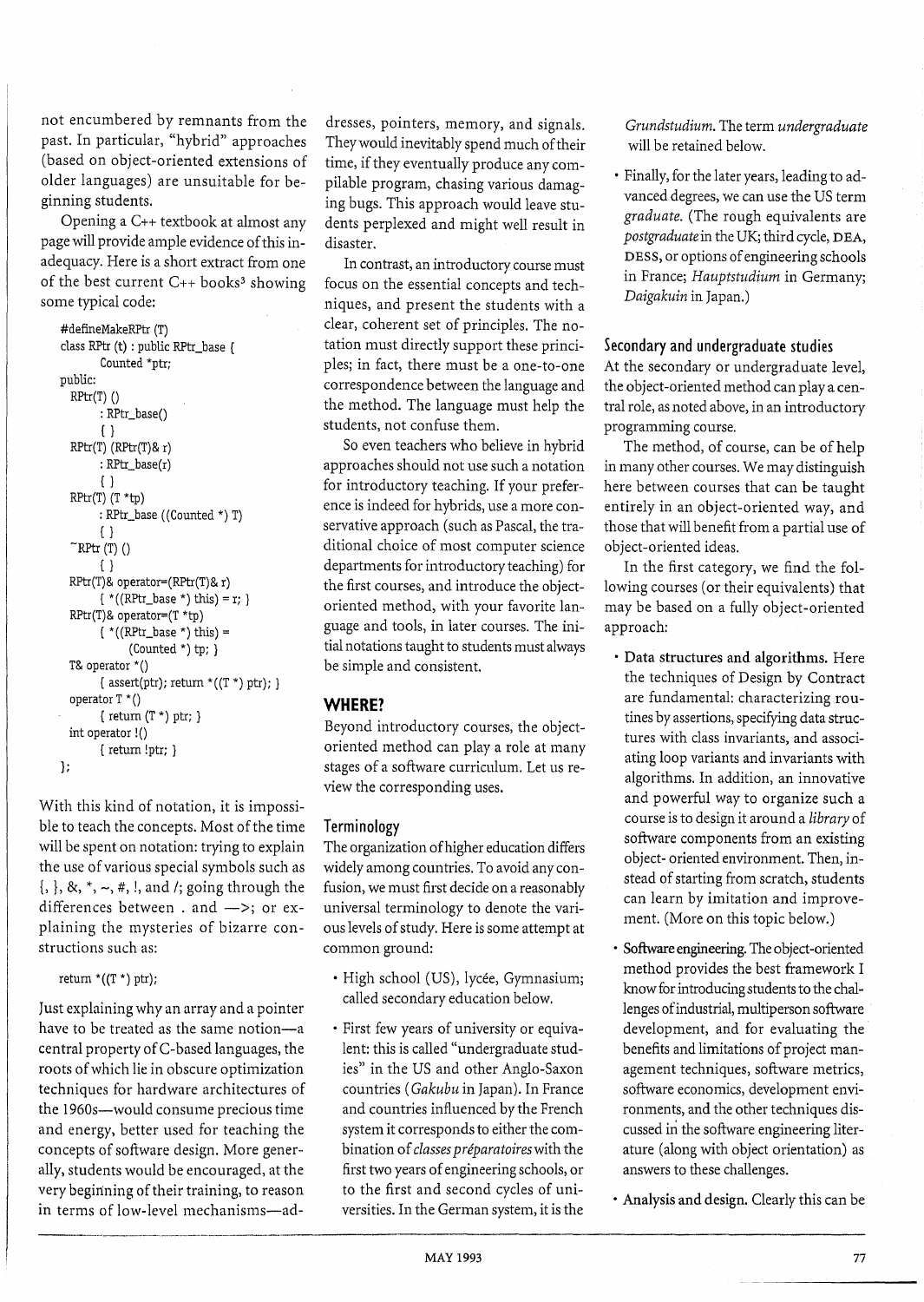taught in a fully object-oriented way; again, Design by Contract is central. It is essential here to avoid the disastrous pitfalls of earlier methods, which presented analysis and design as the "noble" activities of system development and maintained a wide gap with implementation, viewed as the low-level part. Object-oriented technology makes it possible to have a much more seamless approach in which the same concepts and notations are applied throughout the process; this is especially true in the Eifid method (as discussed below). The teaching of analysis and design should be consistent with this view and emphasize the seamless transition to implementation and maintenance. The work of Nerson,4,5 Henderson-Sellers,<sup>6</sup> and Hewlett-Packard's Fusion group is particularly useful to help achieve this objective.

- Introduction to graphics.
- Introduction to simulation.

In the second category-undergraduate courses that may benefit from heavier or lighter object doses-we may note: operating systems (in which the method aids in understanding the notion of process, the message-passing paradigm, and the importance of information hiding, clearly defined interfaces, and limited communication channels in the design of proper system architectures); introduction to formal methods (as noted above); functional programming; logic programming (in which the connection with assertions should be emphasized); introduction to artificial intelligence (for which inheritance is a key concept in knowledge representation); databases (where one should reserve a central place for the notion of abstract data types and include a discussion of object-oriented databases).

Even computer architecture courses are not immune from the influence of objectoriented ideas, as the concepts of modularity, information hiding, and assertions can serve to present the topic in a clear and convincing manner.

#### Graduate courses

At the graduate level, manyobject-oriented courses and seminars are possible, covering all the areas to which researchers and advanced developers are currently applying their efforts: concurrency, distributed systems, persistence, databases, formal specifications, advanced analysis and design methods, configuration management, distributed project management, and program verification.

# Toward a completely object-oriented curriculum

This incomplete list shows the method as being so ubiquitous that it would make sense to design an entire software curriculum around it. I do not know of any such complete curriculum yet, although some encouraging partial attempts are in progress (Universite de Nantes, Universite de Nice, Carleton University, University of Technology Sydney). No doubt in the years to come someone will jump and convince the management of some university to go all the way.

#### **HOW?**

Not only does object orientation affect *what*  can be taught to students of software topics; the method also suggests new pedagogical techniques. Here are a few suggestions, based on discussions with university professors as well as my own experience.

#### Progressively opening black boxes

It was mentioned above that an objectoriented course on data structures and algorithms could be organized around a library. This idea deserves further consideration, as it may actually be applied to courses on introductory programming and many other subjects.

A frustrating aspect of many courses is that teachers can only give introductory examples and exercises, so that students do not get to work on really interesting applications. One can only get so much excitement out of computing the first 25 Fibonacci numbers, or replacing all occurrences of a word by another in a texttwo typical exercises in an introductory programming course.

With the object-oriented method, a good object-oriented environment, and, most importantly, good libraries, a less traditional strategy is possible if you give students access to the libraries early in the process. In this capacity students are just reuse consumers, and use the library components as black boxes; this assumes that proper techniques are available for describing component usage without showing the components' internals. (The "short form," discussed below, is essential for this purpose.)

With this technique, students can start building meaningful applications early: their task is merely to combine existing components and assemble them into systems. In many respects, this is a better introduction to the challenges and rewards of software development than the toy examples that have been the mainstay of traditional introductory courses.

Almost on day one of the course, students will be able to produce impressive applications by reusing existing software. Their first assignment may involve writing just a few lines-enough to call a prebuilt application-and produce striking results (devised by someone else!). Then they are invited to take the components making up the application and recombine them in different ways so as to produce variants of the application, or apply them to new uses.

This black-box use of preexisting components is only the first step. As students progress, a process of *progressive opening of the black boxes* will take place. The students are encouraged to start looking into the components themselves. The teacher may wish to specify the order in which the components are to be thus examined.

Initially, the purpose of this progressive opening is simply to let students understand the components, which provide models of good object-oriented designs. Then, little by little, the students are induced to adapt the components to new purposes-either by copying them and modifying the copies, or by using the inheritance mechanism, the very purpose of which is to support a combination of reuse and adaptation. In the process, the need for new software elements will most likely arise so the students will start writing their own classes; they do so only after having had extensive exposure to the best possible examples of quality objectoriented software-library classes.

For this process to work, good abstraction facilities must be present, making it possible to understand the essentials of a component without understanding all of it. The notion of the *short form* of a class, as present in Eiffel,7,8 supports this idea: a short

roop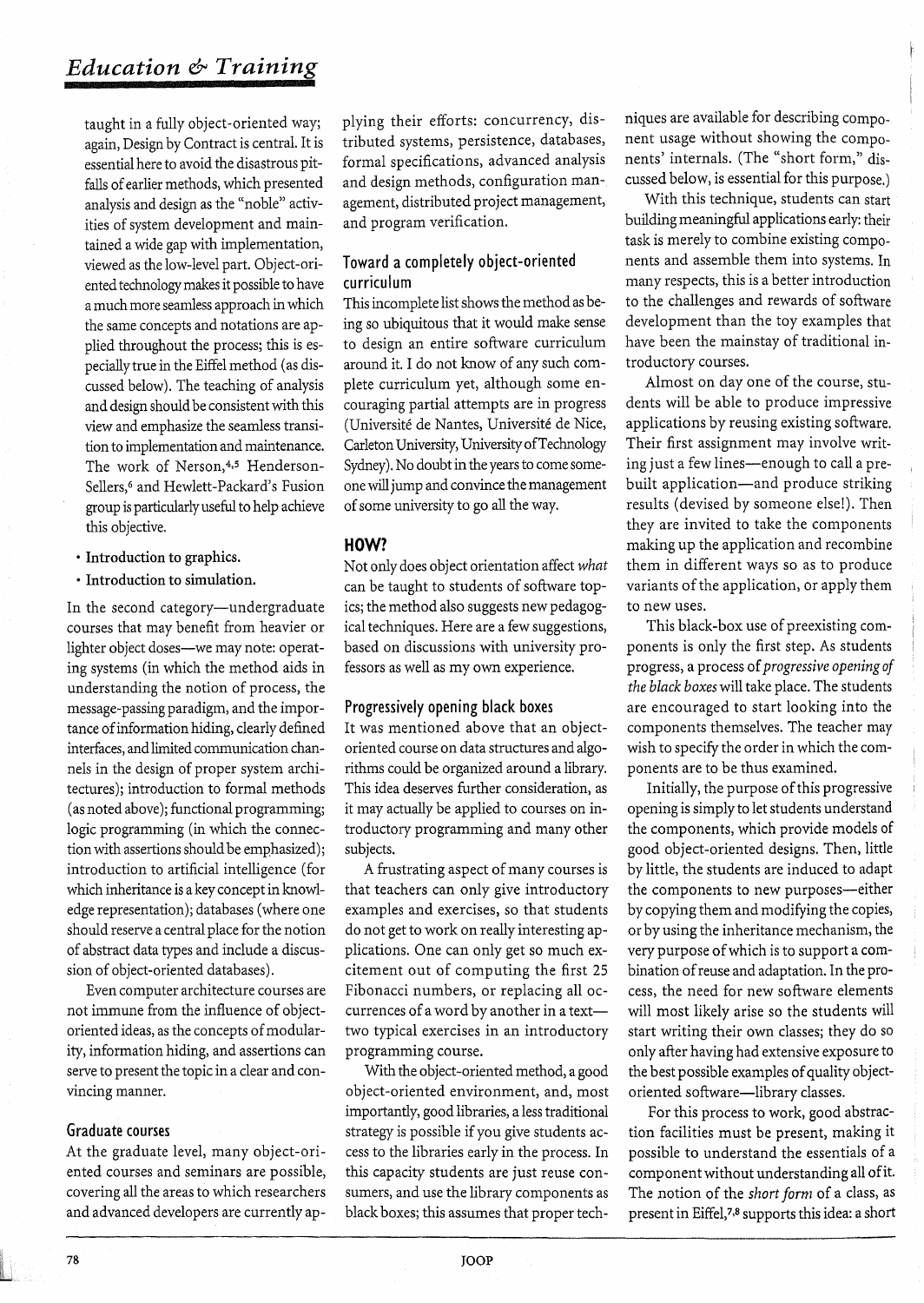form (which can be produced by tools of the environment) is an abstracted version of the class, revealing only the specification of the class, i.e., the properties that can be used explicitly by client classes. The short form lists the exported features with their assertions but hides implementation properties. After students have seen and understood the short form, they may selectively explore the internals of the class-again under the guidance of the instructor.

#### **Apprenticeship**

The technique of progressive opening of black boxes is the application of a timehonored technique of apprenticeship to software teaching:.learning from the previous generation of master practitioners of your chosen craft-and, once you have understood their techniques, trying to do better if you can. For lack of available masters, one-on-one apprenticeship is necessarily oflimited applicability; but here we do not need the masters themselves, just the results of their work made available as reusable components.

This approach is the continuation of a trend that influenced the teaching of some topics in software education before object orientation became widely popular. The evolution of the standard "Compiler Construction" course of computer science departments is a good example. In the 1970s and early 1980s, the typical term project for such a course was the writing of a complete compiler or interpreter from scratch. In practice, because the front-end tasks of compiler construction, lexical analysis and parsing, require significant development effort, the project could only be a compiler or interpreter for a very small, toy language. Then tools for lexical analysis and parsing (such as *lex* and *yacc* on UNIX) became widely available and started to be used more and more frequently for course projects; this made it possible to spend less time on these front-end tasks and to include work on the more challenging aspects of compiler construction such as code generation. The approach outlined above may be viewed as the generalization of this trend.

#### **The inverted curriculum**

The pedagogical technique of progressive opening of the black boxes has an interesting analogy in a neighboring disciplineelectrical engineering. There has been much talk in recent years, in electrical engineering circles, of an educational policy known as the inverted curriculum. 9 The proponents of this approach criticize the classical electronics curriculum (field theory, then circuit theory, power, device physics, control theory, digital systems, and VLSI design) as "reductionist" and suggest instead using a more "systems-oriented" approach, in the following order:

- Digital systems, using VLSI and CAD.
- Feedback, concurrency, hardware verification.
- Linear systems and control.
- Power supply and transmission; impedance matching requirements.
- Device physics and technologies, using simulation and CAD techniques.

The ideas seem similar: rather than repeating phylogeny, start by giving students a user's view of the highest-level concepts and techniques actually applied in the most advanced industrial environments, then, little by little, unveil the underlying principles.

#### **A long-term policy**

The "progressive opening" approach has an interesting variant applicable by professors in a position to define a multiyear educational strategy. This variant is relevant for courses on application-oriented topics such as operating systems, graphics, compiler construction, or artificial intelligence.

To teach such an application area, it is interesting to have the students build a system by successive enhancement and generalization, each year's class taking over the collective product of the previous year and trying to build on it. This method has some obvious drawbacks for the students of the first class (who collectively serve as advancemen for future generations, and will not enjoy the same reuse benefits), and I must confess I have not yet seen it applied in a systematic way. But on paper, at least, it is an attractive idea. There hardly seems to be a better way ofletting the students weigh the advantages and difficulties of reuse, the need for building extensible software, and the challenge of improving on someone else's work.

The experience will prepare them for the reality of software development in their future company where, chances are, they will be asked to perform maintenance work on an existing system long before they are asked to develop a brand new system of their own.

A practical note is in order here. Even if the context does not permit such a multiyear strategy, instructors in charge of software education should try to avoid a standard pitfall. Many undergraduate curricula include a "software engineering" course, which often devotes a key role to a software project to be carried out by the students, often in groups. Such project work is necessary, but often disappointing due to the time limitations stemming from its inclusion in a one-trimester or one-semester course. If the academic administration can at all be convinced, it is much preferable to run such a project over an entire schoolyear (even if the total amount of allocated work is the same). Trimester projects, in particular, border on the absurd; they either stop at the analysis or design stage or result in a rush over the last few weeks to code at any cost, using any technique that will produce a running program--often defeating the very purpose of software engineering education. It is desirable to have a little more time on your hands, so as to let the students appreciate the depth of the issues involved in building serious software. A year-long project, whether or not it is part of a longer-term policy as suggested above, favors this process. It is a little more difficult to fit into the typical curriculum than the standard trimester or semester course, but well worth the fight.

## **AN OBJECT-ORIENTED PLAN**

The idea of a long-term teaching strategy based on reuse, as well as the earlier suggestion of organizing an entire curriculum around object-oriented concepts, may lead to a more ambitious concept that goes beyond the scope of software education to encompass research and development. Although this concept will be appealing to certain institutions only, it is worth some thought.

This discussion applies to a university department (computing science, informa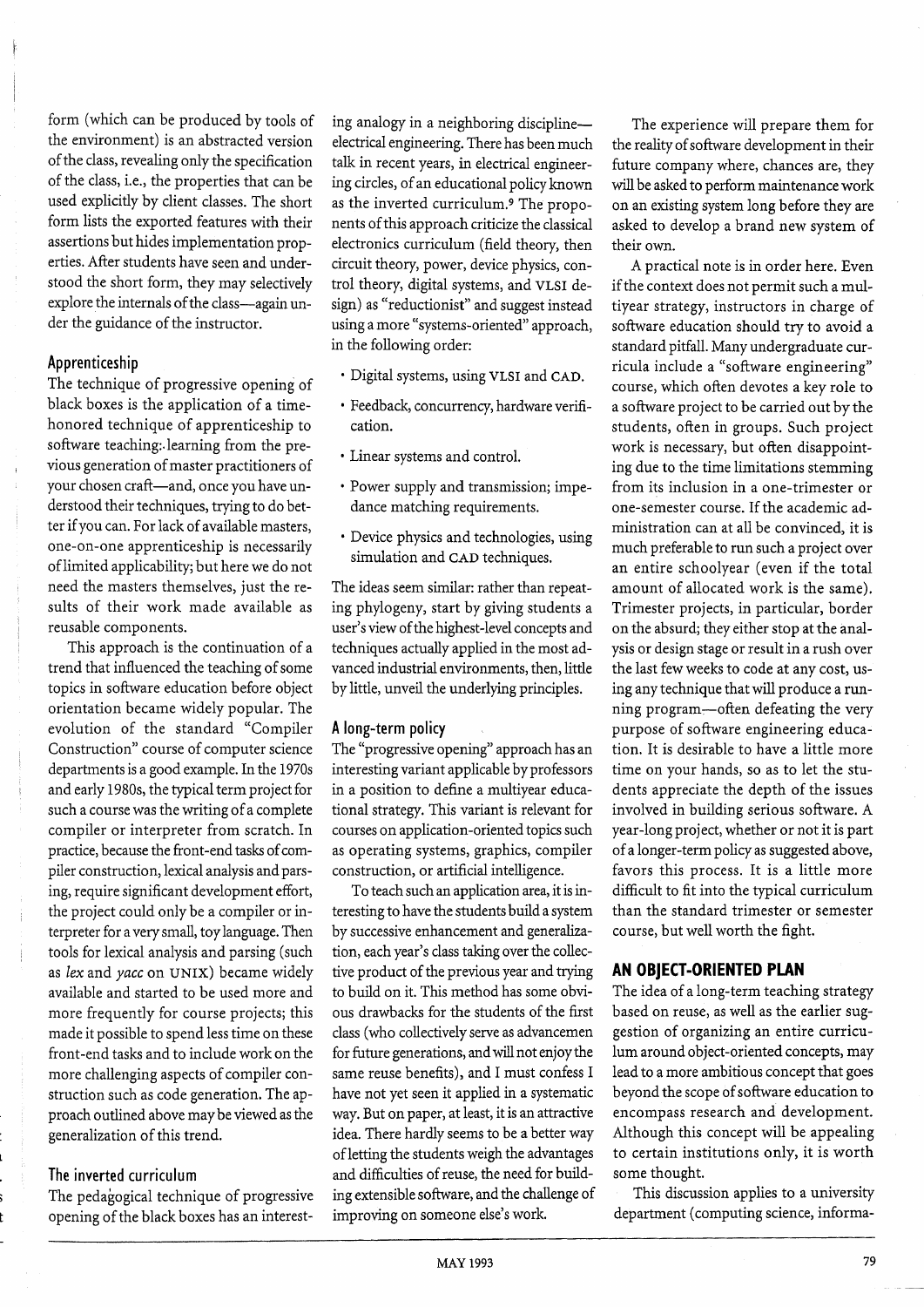tion systems, or the equivalent) in search of a long-term, unifying project-the kind of project that produces better teaching, development of new courses, faculty research, sources of publication, PhD theses, Master's theses, undergraduate projects, collaborations with industry, and government grants. Many a now well-respected department originally "put itself on the map" through such a collective multiyear effort.

The object-oriented method provides a natural basis for such an endeavor. The focus of the work will not be compilers, interpreters, and development tools for an object-oriented language (since all of these may already be available from companies) but *libraries.* What object-oriented technology needs most to progress today is application libraries (also called domain libraries). With a good object-oriented environment, as already noted, will come general-purpose libraries covering such universal needs as the fundamental data structures and algorithms of computing science, graphics, user interface design, and parsing. This leaves open entire application domains-from financial software to signal analysis, computer-aided design, and many others-in which the need for quality software components is critical.

The choice of such a library development project as a unifying effort for a university department presents several advantages:

- Even though such an effort is a longterm pursuit, partial results can start to appear early. Compilers and other tools tend to be of the all-or-nothing category: until they are reasonably complete, distributing them may damage your reputation more than it helps it. With libraries, this is not the case: just a dozen or two high-quality reusable classes can render tremendous services to their users and attract favorable attention.
- Because an ambitious library is a large project, there is room for many people to contribute, from advanced undergraduates to PhD candidates, researchers, and professors. This assumes, of course, that the application domain and the breadth of the library's coverage have been chosen judiciously so as to match the size of the available resources in people, equipment, and funds.
- Talking about resources, such a project may start with relatively limited means but is a prime candidate to attract the attention of funding agencies. It also offers prospects of funding by industry if the application domain is one of direct interest to companies.
- Building good libraries is a technically exciting task that raises new scientific challenges, so the output of a successful project may include theses and publications, not just software. The intellectual challenges are of two kinds. First, the construction of reusable components is one of the most interesting and difficult problems of software engineering, for which the method is of some help but certainly does not answer all questions. Second, any successful application library must rest on a *taxonomy* of the application domain, requiring a long-term effort at classifying the known concepts in that area. As is well known in the natural sciences since the work of Linnaeus and Buffon, classification is the first step towards understanding. Developed for a new application area, such an effort (known as *domain analysis)* raises new and interesting problems.
- The last comment suggests the possibility of interdisciplinary cooperation with researchers whose specialty is in the application domain rather than software engineeering.
- Cooperation should begin with people working in neighboring fields. Many universities have two groups pursuing teaching and research in software issues, one (often "computing science") having more of an engineering and scientific background, the other (often «information systems") more oriented toward business issues. Whether these groups are administratively separate or part of the same structure- both cases are common-the project may appeal to both, and provides an opportunity for collaboration.
- Finally, a successful library offering components for an important application area will be widely used and bring much visibility to its originating institution.

I have no doubt that in the years to come a number of universities will seize on these ideas, and that the "X University Reusable Financial Components" or "Y Polytechnic Object-Oriented Text Processing Library" will (with better names than these) bring to their institutions the modern equivalent of what UCSD Pascal, Waterloo FORTRAN, and MIT's X Window system achieved in earlier eras for their respective sponsors.

# **THE ROLE OF EIFFEL**

One of the goals in the design of Eiffe1 was to provide a vehicle for a new approach to teaching software, based on the ideas described above.

Here Eiffel denotes not just a programming language, but a methodology for software construction, based on a language (covering analysis and design as well as implementation and maintenance), a set of methodological principles, libraries, and tools. It is particularly important to note that the approach is not restricted to implementation but covers the entire lifecycle and promotes a seamless approach to system development, meant to avoid the "impedance mismatches" between successive steps promoted by traditional approaches (and, regrettably, by much of the recent work in object-oriented analysis). This makes it possible to attract and reconcile faculty and students from both of the two main subcultures of software engineering: computing science and information systems.

Of course, Eiffel is meant for industrial development, not just teaching. But as a vehicle for teaching, it presents a number of important properties:

- A design that is generally recognized as «clean" and consistent.
- Coverage of many aspects of software development, from analysis to implementation and maintenance.
- Inclusion of many principles of modern software engineering.
- Use of assertions, disciplined exceptions, and systematic techniques of software construction ("Design by Contract").
- Presence of carefully designed libraries covering many areas of computer science (data structures, graphics, user